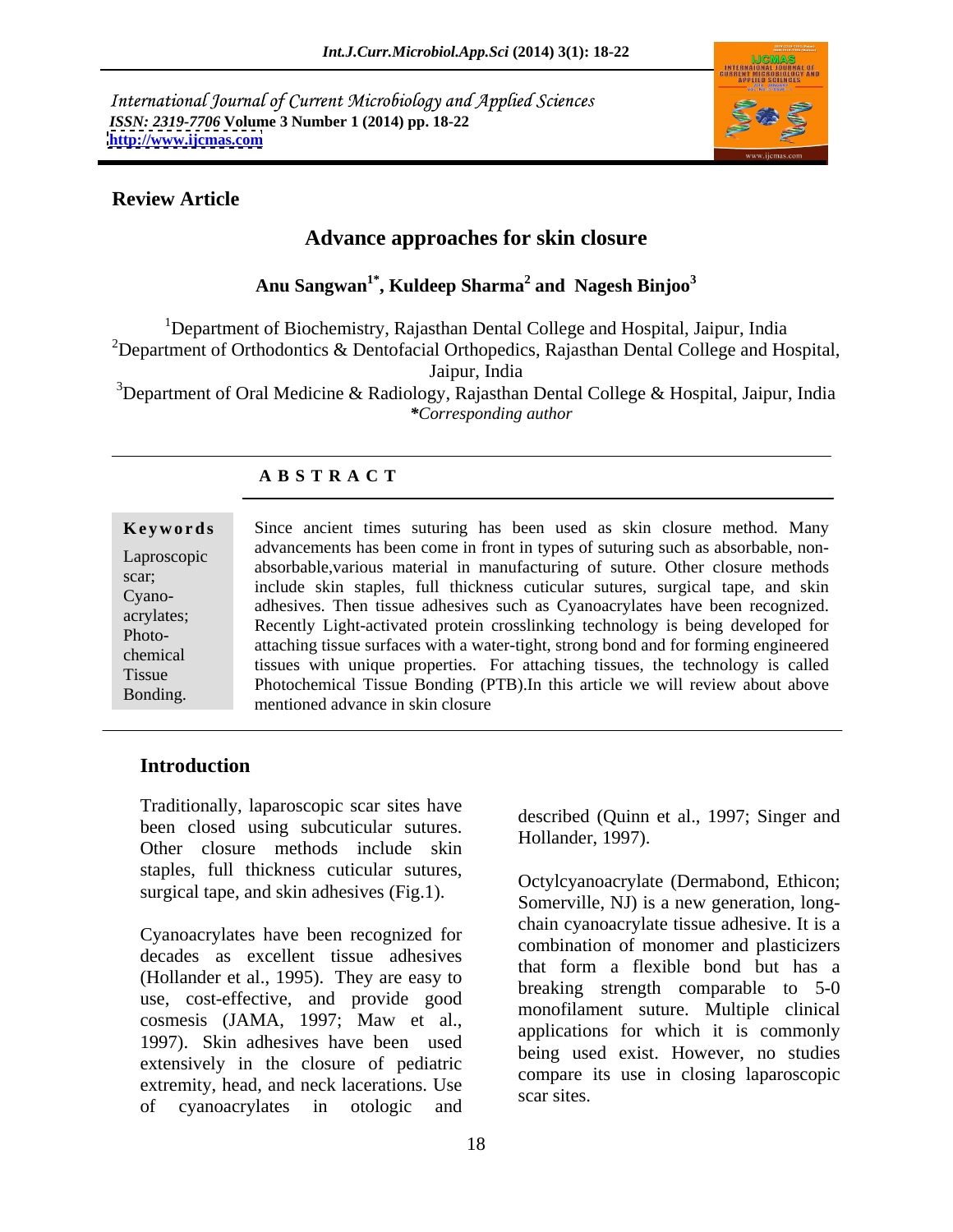

Increased patient demands for more

requirement of regular dressings of the

For the surgeons, which will save time in wound closure and regular checkup visits **Exclusion Criteria** for removal of the sutures.

Cyanoacrylate is the generic name for surgery. substances such as methyl-2- patients having known allergy to cyanoacrylate, which is typically sold under trademarks like Superglue and Krazy Glue. In our part of the country we regularly use it as FEVI KWIK.

Cyanoacrylate was discovered by *Harry Coover* at Eastman Kodak during World War II when searching for a way to make synthetic gun-sights (a substitute for spider incisions for exposure silk). It did not solve this problem, since it Patients whose incision line is minimum 5 stuck to all the apparatus used to handle it. cm in length. It was first marketed to industry as well as Patients who were declared medically fit consumers in February 1955 as a product called "Flash Glue" which is still available Patients who agreed to turn up periodically today. It was patented in 1956 and to our institution for regular followup for developed into *Eastman 910* adhesive in 1958. The new glue was demonstrated in 1959 on the television show *I've Got a*

**Fig.1** Traditional closure methods *Secret* when the host Garry Moore was lifted into the air by two steel plates held together with <sup>a</sup> drop of *Eastman <sup>910</sup>*. Cyanoacrylates are now <sup>a</sup> family of adhesives based on similar chemistry.

## **Properties**

Why Look For Alternatives To Sutures? cyanoacrylate molecules. Methyl-2pleasing" ways of closure.  $111.1$ , a flashpoint of 79 °C, and 1.1 times Something which will forgo the the density of water. Ethyl-2weight equal to 125 and a flashpoint of vertex of  $75^{\circ}$ C. **Cyanoacrylate** is the generic name for substances such as methyl-2 cyanoacrylate.In its liquid form, cyanoacrylate consists of monomers of cyanoacrylate molecules. Methyl-2 cyanoacrylate  $(CH_2=C(CN)COOCH_3$  or  $C_5H_5NO_2$ ) has a molecular weight equal to the density of water. Ethyl-2 cyanoacrylate  $(C_6H_7NO_2)$  has a molecular weight equal to 125 and a flashpoint of  $75^{\circ}$ C.

### **Exclusion Criteria**

**History** Incision wounds within the hairline.

Stellate lacerations.

Patients whose GC is deemed unfit for surgery.

Patients having known allergy to cyanoacrylates or formaldehyde.

Patients who are not likely to come back for a long time followup.

# **Inclusion Criteria**

Patients requiring extra-oral surgical incisions for exposure

Patients whose incision line is minimum 5 cm in length.

for the surgery.

am minimum period of 6 months.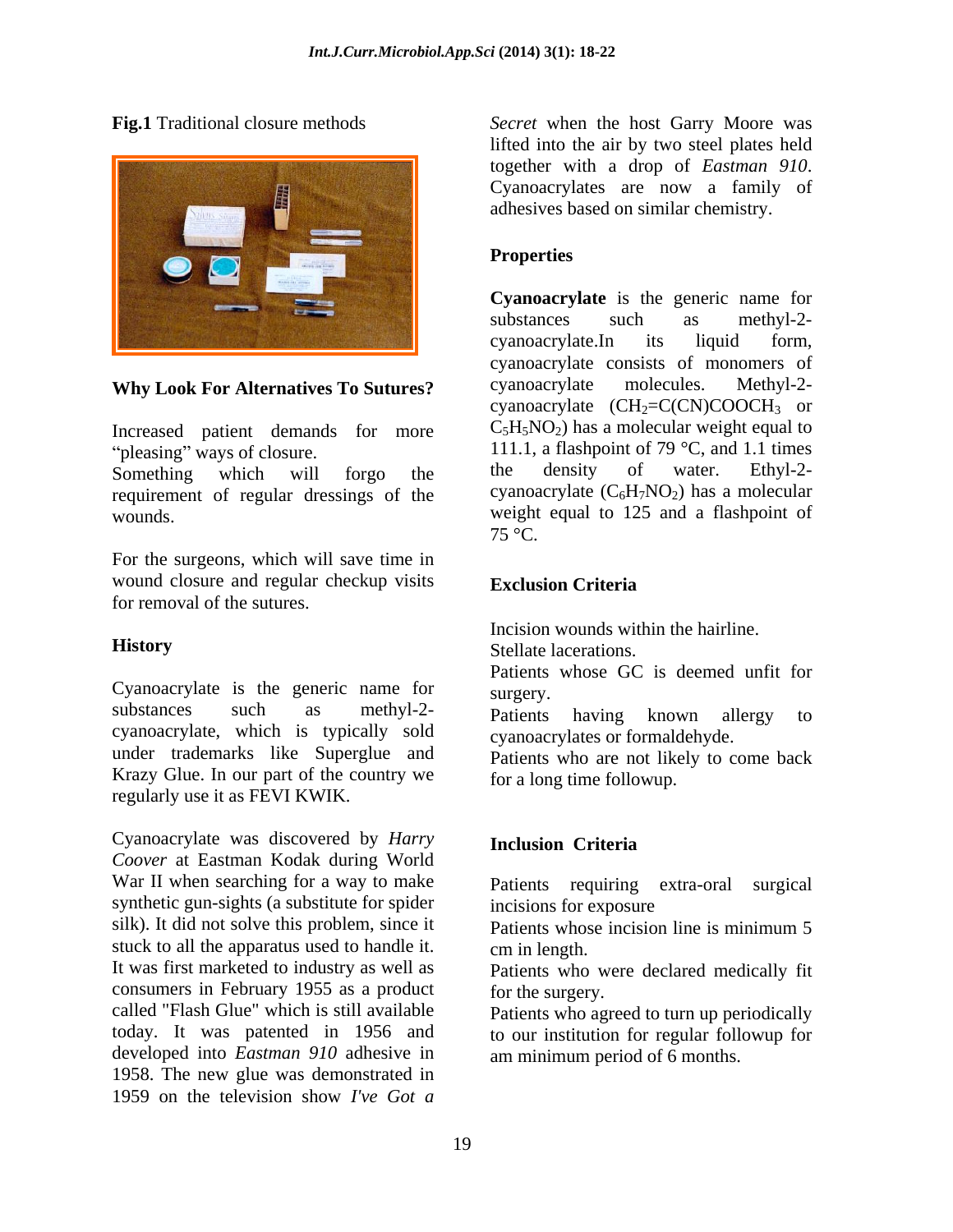**Figure.2** Structure of Cyanoacrylate



**Figure.3** Schematic diagram of the Photochemical Tissue Bonding process for attaching tissues



Light-activated protein crosslinking are placed in contact and the dye-stained technology is being developed for area is exposed to visible radiation that attaching tissue surfaces with a water-does not cause thermal damage. An tight, strong bond and for forming immediate, water-tight strong bond is engineered tissues with unique properties. produced without additional glues or For attaching tissues, the technology is called Photochemical Tissue Bonding (PTB). PTB has demonstrated advantages PTB produced excellent tissue repair and over conventional sutures, staples and healing in preclinical studies using Rose glues in a wide variety of surgeries. These Bengal (RB) as the dye. Rose Bengal is technologies were invented and developed FDA-approved for diagnosis of ocular in the Kochevar and Redmond laboratories surface damage. Clinical lasers emitting

**Light-Activated Tissue Repair** In the PTB process, a light-sensitive dye is applied to the tissue surfaces, the surfaces proteins and the set of the set of the set of the set of the set of the set of the set of the set of the set of the set of the set of the set of the set of the set of the set of the set of the set of the set of the set of

over the last seven years. cw green light (532 nm) are used.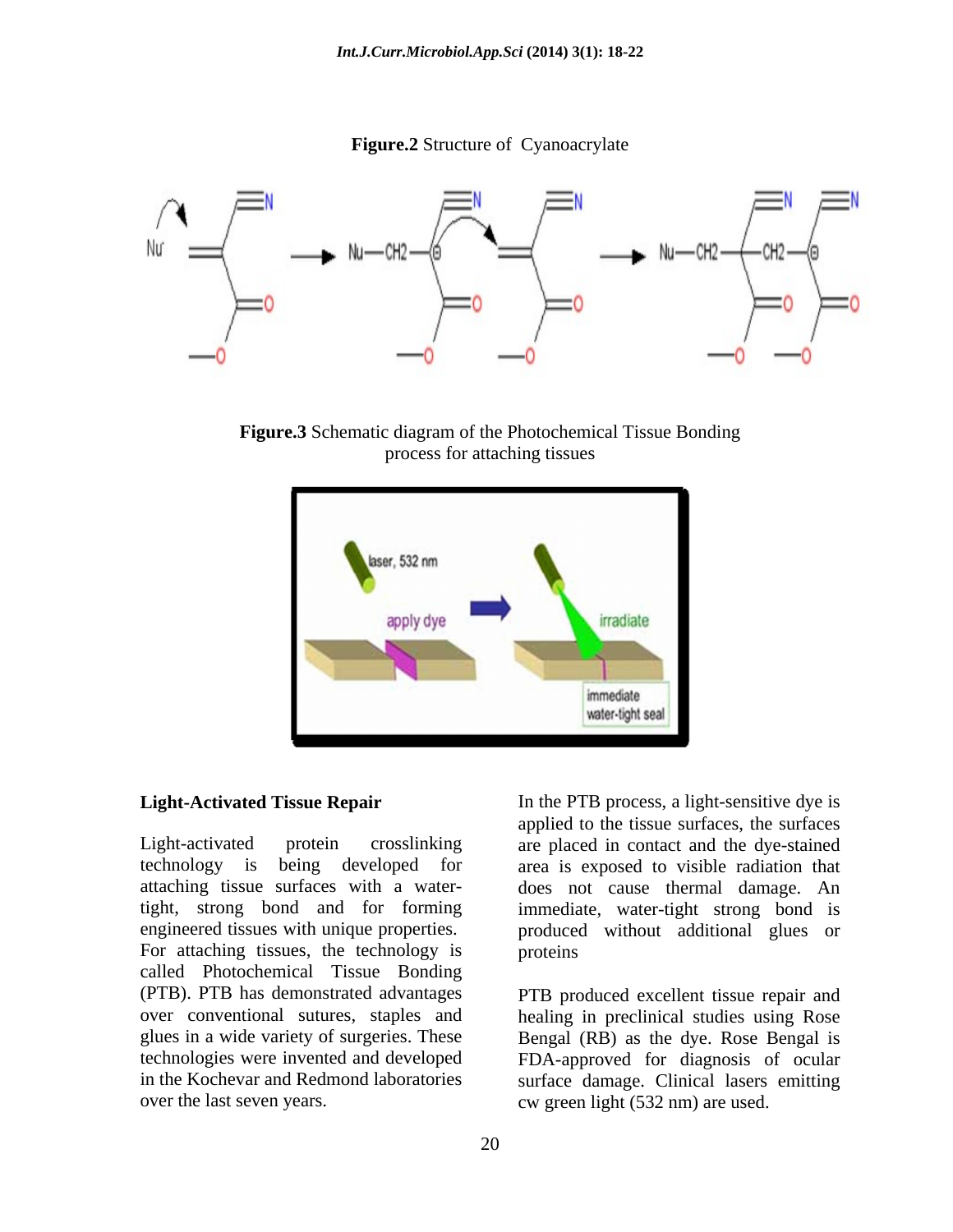Surgical applications include sealing The use of cyanoacrylate for skin closure corneal incisions and corneal transplants in laparoscopic skin incisions is effective (Hollander et al., 1995; JAMA, 1997; Maw et al., 1997) closure of skin incisions closure has been proven to provide and excisions (Quinn et al., 1997) adequate cosmesis. It is much quicker to attachment of skin grafts ' reattachment of close these incisions with peripheral nerves with improved outcomes (Coover et al., 1968; Ellis and, Shaikh, technique for closure is easy to learn and 1990; Mizrahi et al., 1988) small blood vessels (Applebaum et al., 1993), reattachment of small tendons and greater efficiency in wound (Singer et al., 1998) and sealing incisions in hard-to-suture vocal fold (manuscript proteins is also advantageous over the submitted). A pilot clinical study traditional method as skin closure. demonstrated that PTB produced less scarring than topical epidermal sutures References after closure of surgical skin wounds (manuscript in preparation). Light- Applebaum, J.S., Zalut T, and Applebaum, activated crosslinking of proteins has also been used in the generation of neocartilage traumatic laceration repair in the Superiories include scattering in The use of cyanocrylate for skin chemic<br>
Superioristic with the unit of the use of cyanocrylate for skin chemical<br>
distandent and the state of the unit of the unit of the unit of the use

Photocross linking of proteins has Coover, H.N., Joyner FB, Sheere NH, et significant advantages over sutures and

PTB does not stimulate inflammation or Ellis, D.A.F., and Shaikh, A.1990 The cause additional damage to tissue, thus

Very small structures that require time- Hollander, J.E., Singer AJ, Valentine S, consuming microsurgery can be rapidly and Henry, M.C.1995. Wound joined with less damage using PTB. Soft, Registry : Development and validation. delicate, difficult-to-suture tissues can be

An immediate, water-tight seal is formed. Maw, J.L., Quinn J.V, Wells G.A, et Photochemical crosslinking of proteins also has significant advantages over chemical crosslinking for bioengineered tissues as sutures for the closure of head and

Degree of cross linking can be controlled by amount of light delivered repair of lacerations in children. J Cross linking stops when light is turned off

reattachment of close these incisions with , anastomosis of not technically demanding. This leads to and economical. This method of skin close these incisions with octylcyanoacrylate than suture. shorter overall operating times, lower cost, and greater efficiency in wound closure.Also Photocheical crosslinking of traditional method as skin closure.

# **References**

- (Quinn et al., 1998). emergency department. Ann. Emerg. D.1993 The use of tissue adhesion for Med, 22:1190-1192.
- staples for tissue repair such as- of cyanoacrylate tissue adhesive. al. 1968. Chemistry and performance Surgery.
- reducing fibrosis and scarring. The and reconstructive surgery. J. ideal tissue adhesive in facial plastic and reconstructive surgery. J. Otolaryngol; 19-23.
	- and Henry, M.C.1995. Wound Ann. Emerg. Med. 25:675.
- readily joined with PTB. JAMA 1997 Vol 277, No. 19, 1527 -1530
- follows- neck incisions. J Otolaryngol. al.1997. A prospective comparison of octylcyanoacrylate tissue adhesive and
	- Mizrahi, S., Bickel A, and Ben-Layish, E.1988, Use of tissue adhesives in the Pediatr Surg.